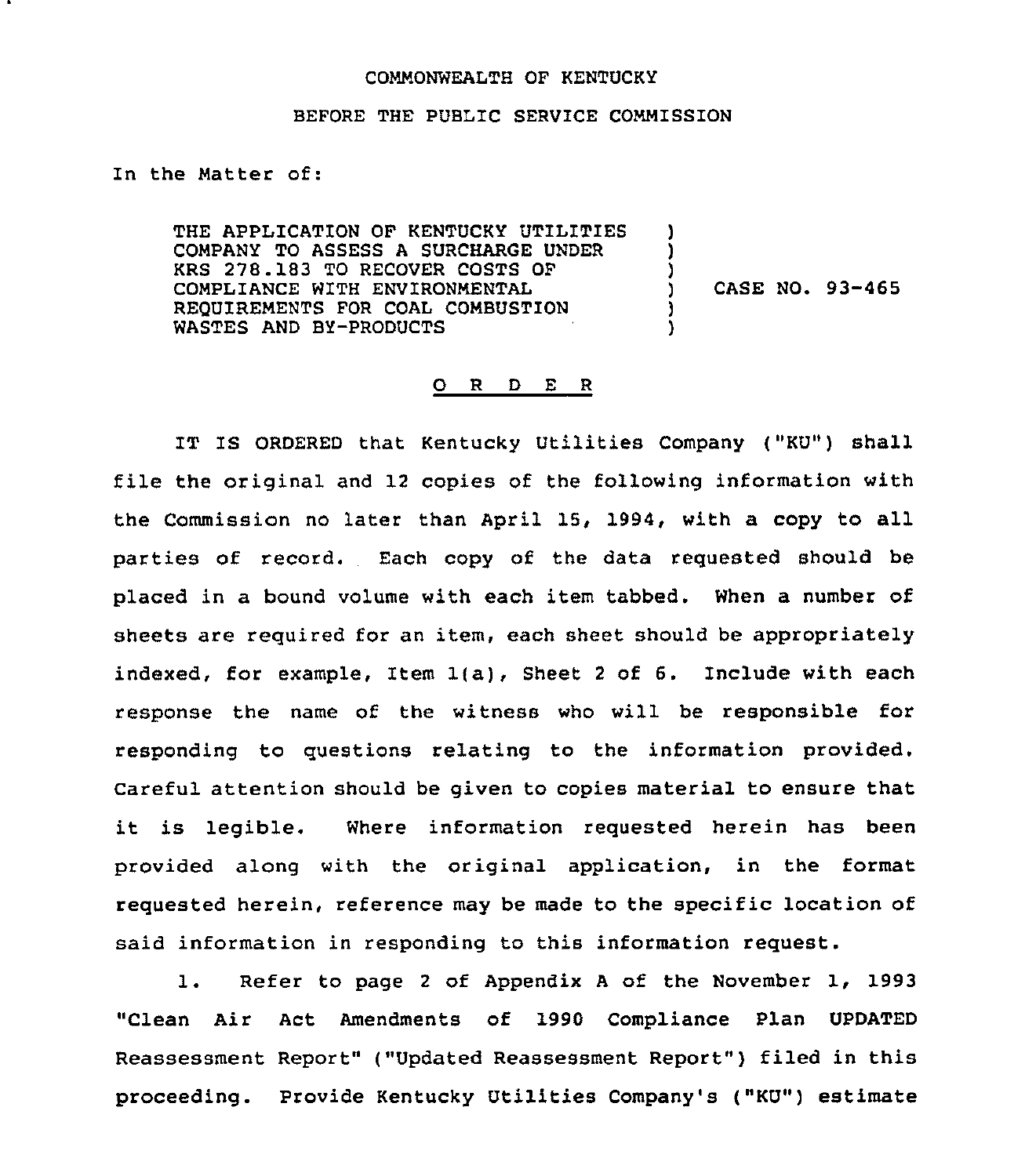of the producer price index used to escalate allowance prices for each year of the study period. Does KU use the producer price index or the general price deflator as the measure of inflation? Explain.

2. Refer to KU's response to Item <sup>7</sup> of the Commission's Order dated March 4, 1994. Provide this same information for the remainder of the plans that were analyzed in the September 24, 1993 "Clean Air Act Amendments of 1990 Compliance Plan Reassessment Report" ("Reassessment Report") filed in Case No. 93-383<sup>1</sup> and the Updated Reassessment Report.

3. Refer to the response to Item 15. Provide the input and output files that were used to analyze each of the compliance plans in the Reassessment and Updated Reassessment Reports. Include the ENPRO files, the PROSCREEN files and the spreadsheet files. If <sup>a</sup> plan was analyzed in both the Reassessment Report and the Updated Reassessment Report, provide only the most recent version of these files.

4. Refer to the response to Item 22. Describe how the discount rate was used to determine the fixed charge rate for evaluating capital investments. Provide all calculations, workpapers and assumptions including the tax and insurance rates Used

5. Refer to the response to Item 26. Do KU's existing contracts contain price escalation terms that include market price

 $-2-$ 

 $\mathbf{1}$ Case No. 93-382, <sup>A</sup> Review Pursuant to 807 KAR 5:058 of the 1993 Integrated Resource Plan of Kentucky Utilities Company.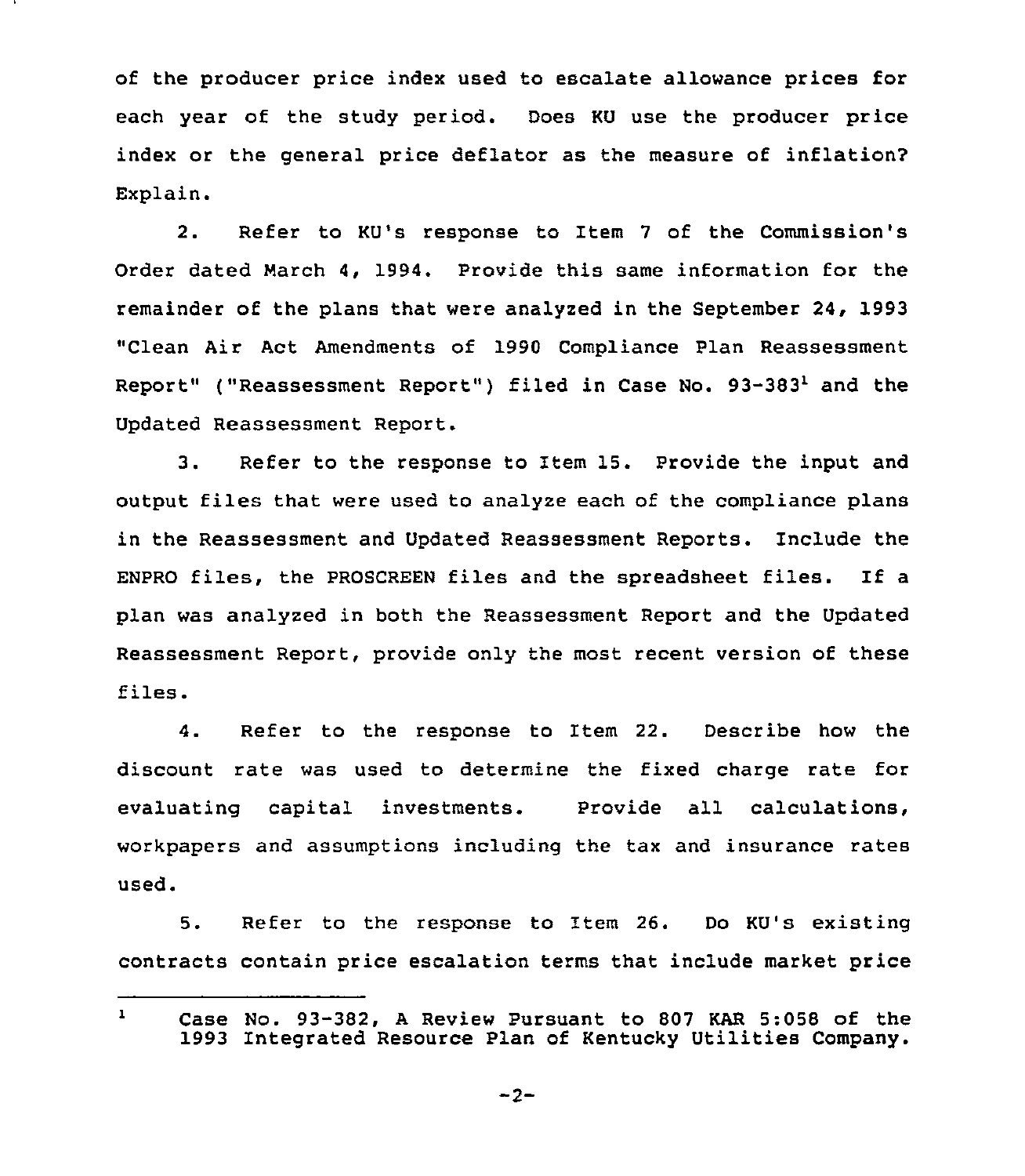reopeners2 If yes, indicate which contracts contain these provisions2

6. For the precipitators at the Ghent, Green River, and Brown generating units:

a. What is the collection area of the precipitators expressed as the ratio of plate area (in square feet) to gas volume (in cubic feet per second).

b. Provide any other readily available measures of the size and collection efficiency of the precipitator equipment at these units.

c. What is the age of this equipment2

d. What is the date of the last major refurbishment of this equipment2

7. Refer to Appendix <sup>B</sup> of the Reassessment Report. Do the capital cost data include indirect costs, contingency and overhead?

8. Refer to the response to Item 28. What is the forecast of opportunity sales in NWhs for each year of the study period?

9. Refer to the response to Item 33. Provide the derate in MWs that was assumed for the production costing simulation for each of the SO<sub>2</sub> control options.

10. Refer to the screening analysis of Powder River Basin coal for Ghent 1 and Brown 1 reported in Appendix B of the Reassessment Report:

a. Provide every calculation used to derive the \$192/KW and \$200/KW investment cost for this coal.

b. Provide all sources of data.

 $-3-$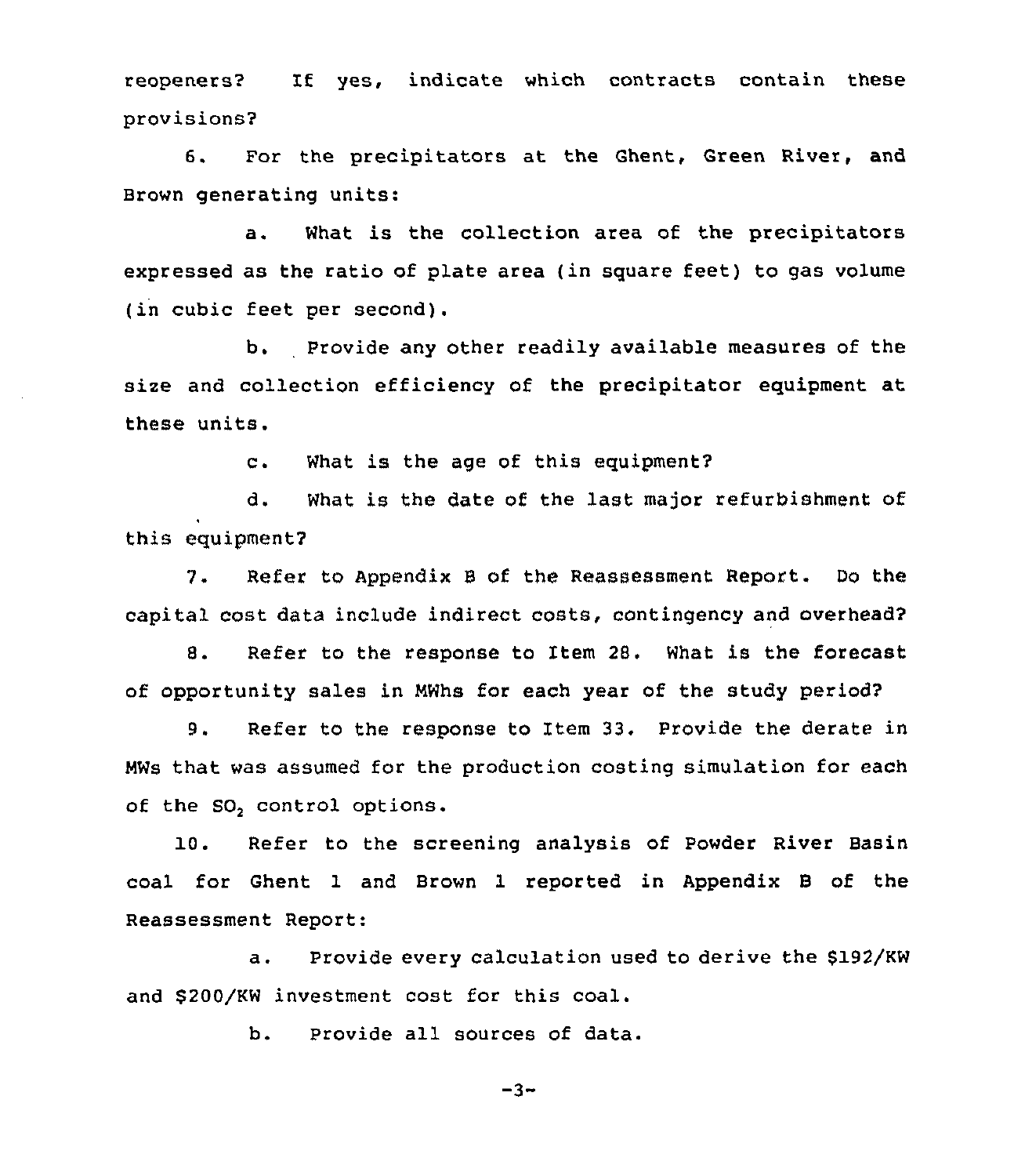c. Provide the share of the cost that is due to the derate of the unit.

d. Provide the share of the cost that is due to investments at the plant.

e. Indicate what share of the cost is due to coal handling and precipitator investments.

11. Refer to the response to Item 39. Provide a copy of Contract G-3561 if the full text of this contract was not provided in the response to Item 75.

12. Refer to the response to Item 73. Provide a listing of the studies which KU will make available.

13. Refer to the response to Item 73:

a. Provide the economic and technical studies that justify investments in nitrogen oxide ("NO<sub>x</sub>") control equipment. If no studies exist, describe the evaluation process that was followed to support these investments. Indicate sources of cost data, alternatives considered, vendor bidding processes, decision criteria, and methodologies and tools used for the analysis.

b. Provide a copy of the Request for Proposals ("RFP") that was released to NO<sub>v</sub> system vendors.

c. Explain how requirements for NO<sub>x</sub> emissions under Title I of the Clean Air Act Amendments of 1990 ("CAAA") are considered in KU's planning for compliance with Title IV NO. requirements.

 $-4-$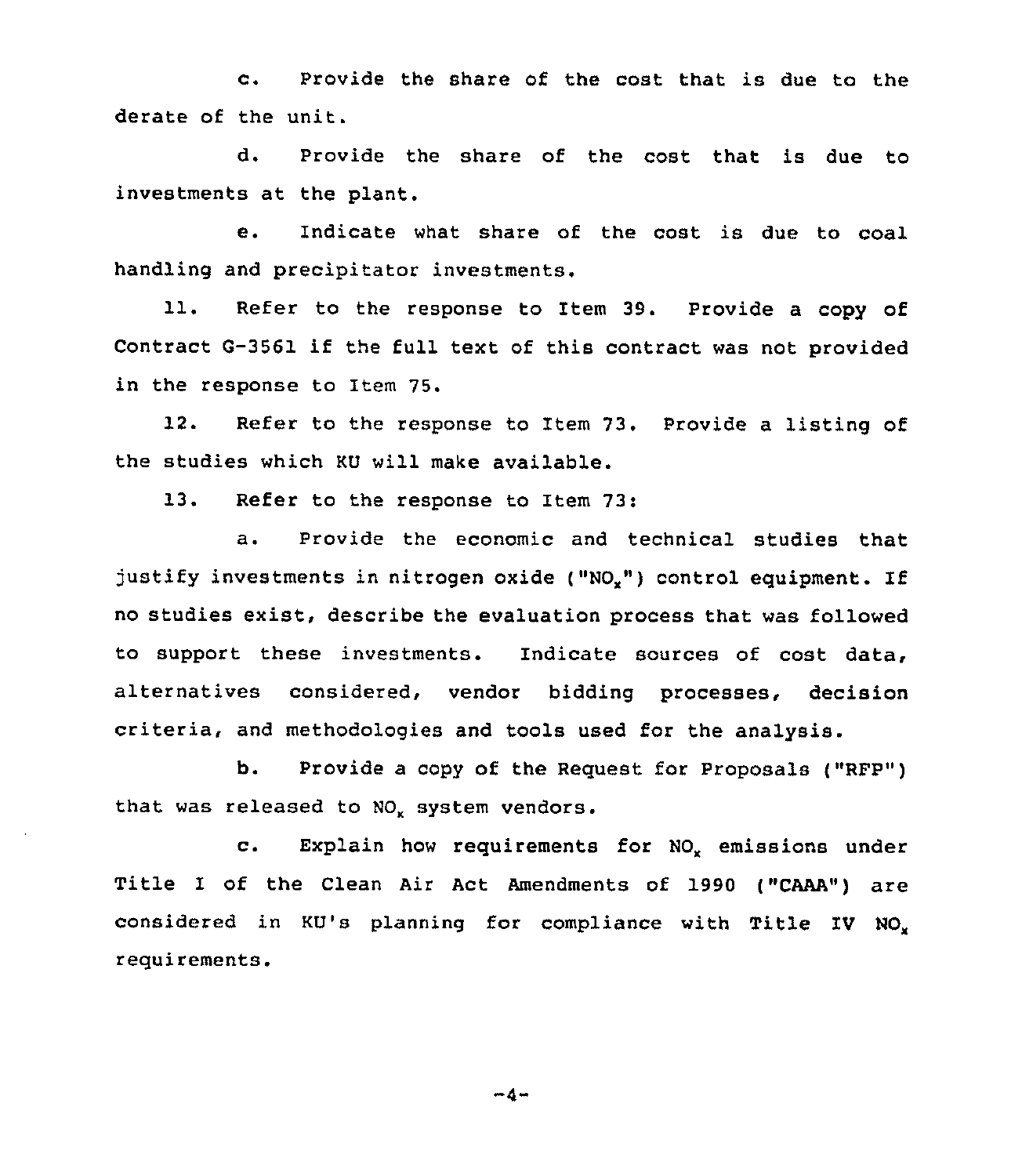d. Provide KU's evaluation and conclusions regarding opportunities for NO<sub>v</sub> emission averaging under Title IV of the CAAA.

14. Refer to the response to Item 73. Provide a copy of the RFP that was released to continuous emission monitoring system vendors.

15. Refer to the response to Item 73. Provide <sup>a</sup> list of the alternatives to flue gas dispersion {Item <sup>3</sup> of Lucas Exhibit 1) that were considered. Explain why the other alternatives were rejected. Provide meeting minutes or other documentation of any briefings made to KU management on this issue.

16. Refer to the response to Item 73. Provide meeting minutes or other documentation of any briefings made to KU management that requested approval for the investment of approximately \$92 million dollars in fly and bottom ash controls (see Items 7-10 of Lucas Exhibit 1}.

17. Refer to page <sup>2</sup> of Appendix <sup>E</sup> of the Updated Reassessment Report. Why are allowance costs of \$2 million recorded for the case that measures no CAAA compliance?

18. Refer to page <sup>3</sup> of Appendix I of the Updated Reassessment Report. Provide <sup>a</sup> table that lists the data that is graphed. Explain why the rate effects of some plans relative to Nl (which is a no CAAA reference case) are negative.

19. Are the geographical regions in which KU's generating units are located currently in compliance with national ambient air

 $-5-$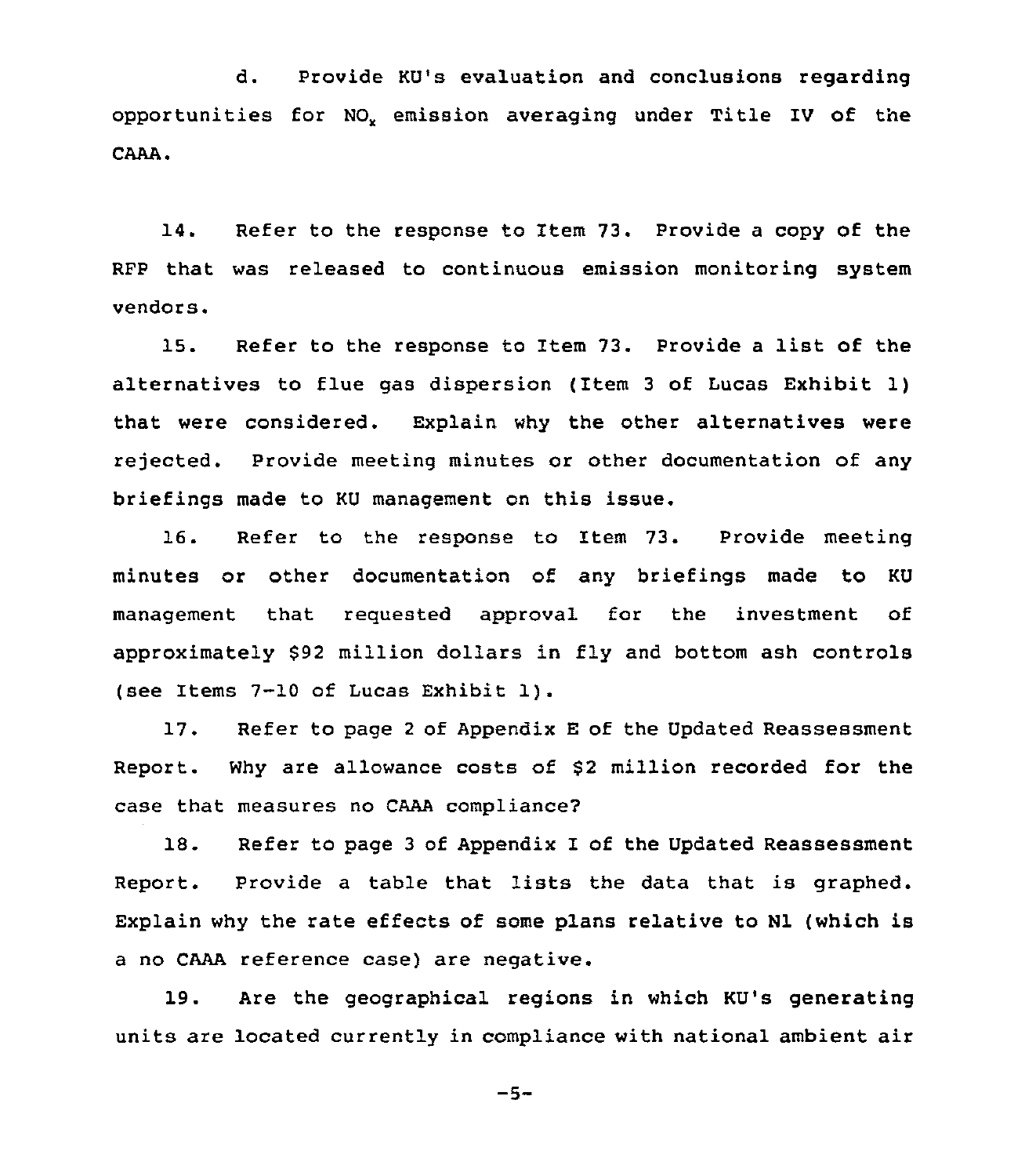quality standards? To the best of KU's knowledge, is the U.S. Environmental Protection Agency f"EPA"), or other state regulatory agencies, considering revisions to these requirements?

20. KU's selected plan includes fuel switching to compliance coal at Brown in the 2008 timeframe. KU will be making investments in the precipitator equipment at Brown during 1994. Will any additional investment be required in the 2008 timeframe? Explain the environmental requirements that are motivating the near-term investment in the precipitator?

21. Provide a detailed explanation of KU's rankings for "Sensitivity to Forecast Risk" presented in Appendix J of the Updated Reassessment Report.

22. Carbon dioxide legislation, if implemented, would be likely to lower the premium in price between high-sulfur and lowsulfur coal and reduce emission allowance values. Thus, strategies that include scrubbers are not "neutral" with respect to future greenhouse gas legislation. Does the potential for future greenhouse gas legislation significantly increase the risk of scrubbing? Explain.

23. Refer to the response to Item 58. Provide a justification for the depreciation rates proposed for each type of equipment. Provide all studies that justify these depreciation rates.

24. Refer to the response to Item 62:

a. Describe the costs included in Account 51208, "Direct Air Qual."

 $-6-$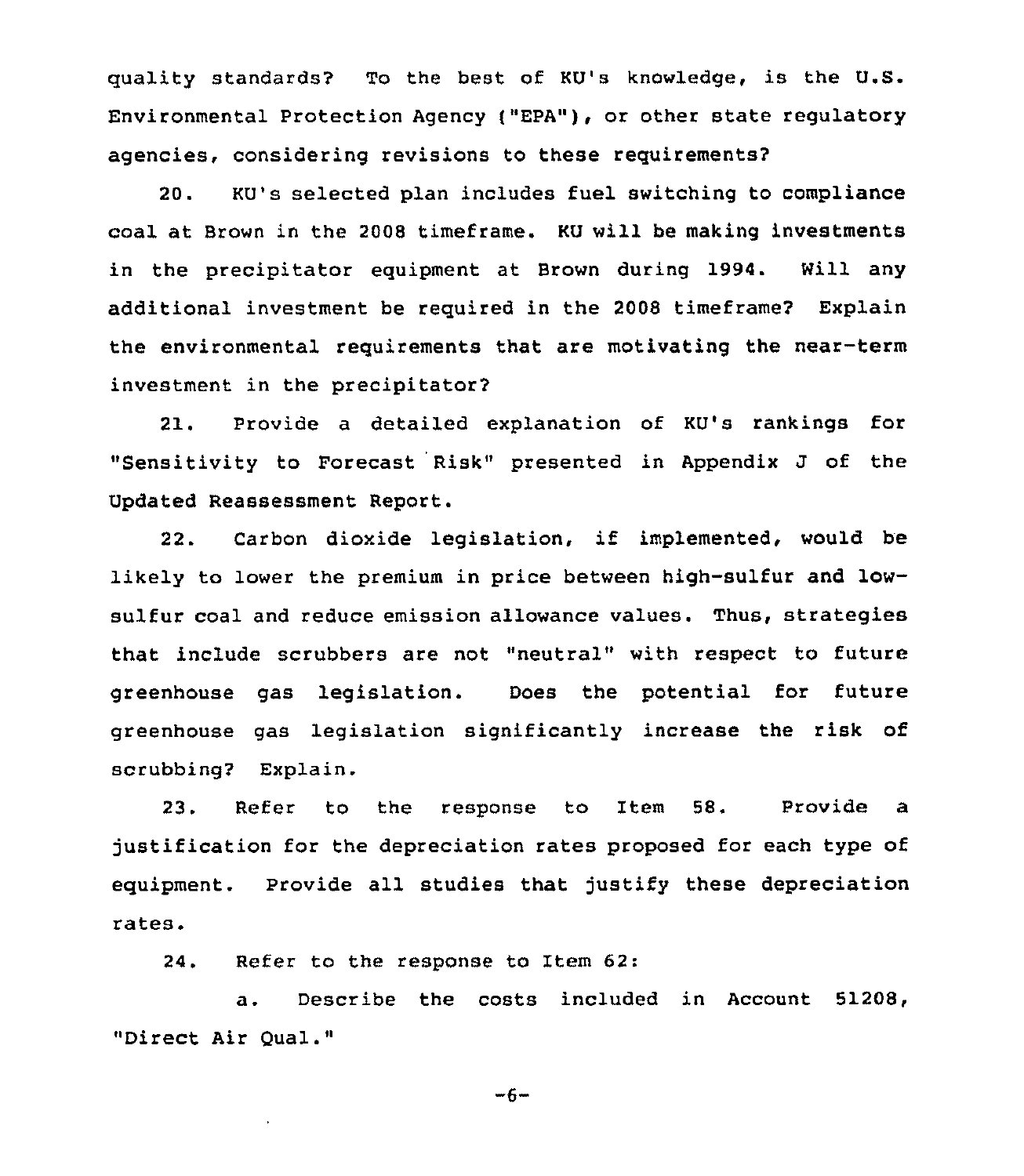b. In what account(s) will the cost of operating and maintaining NO<sub>v</sub> control systems be recorded?

c. For the years <sup>1994</sup> through 1996, provide KU's forecast of 06M for all activities.

25. Refer to the response to Item 38. provide <sup>a</sup> hypothetical example to illustrate the process of "re-indexing" at the time that base rates would be adjusted to reflect the environmental surcharge.

26. In several responses to the March 4, 1994 Order relating to KU's proposed rate of return on compliance-related capital expenditures, KU has cited Hewett Direct Testimony, page 11, lines <sup>4</sup> through 12.

a. Explain why Mr. Hewett's concern with the "appropriate focus" of this proceeding does not include a thorough examination of the reasonable rate of return on compliance-related capital expenditures.

b. Explain how the reasons cited in Hewett's testimony establish the proposed rate of return as being reasonable.

c. If KU's concern in this proceeding is to focus on the review and approval of its compliance plan, explain why KU has not concentrated as much attention on the reasonable rate of return as it has on the compliance plan, the proposed tariff, and the biennial procedures.

d. Identify the "circumstances of this case" which KU is referencing in its response to Item 64(a).

 $-7-$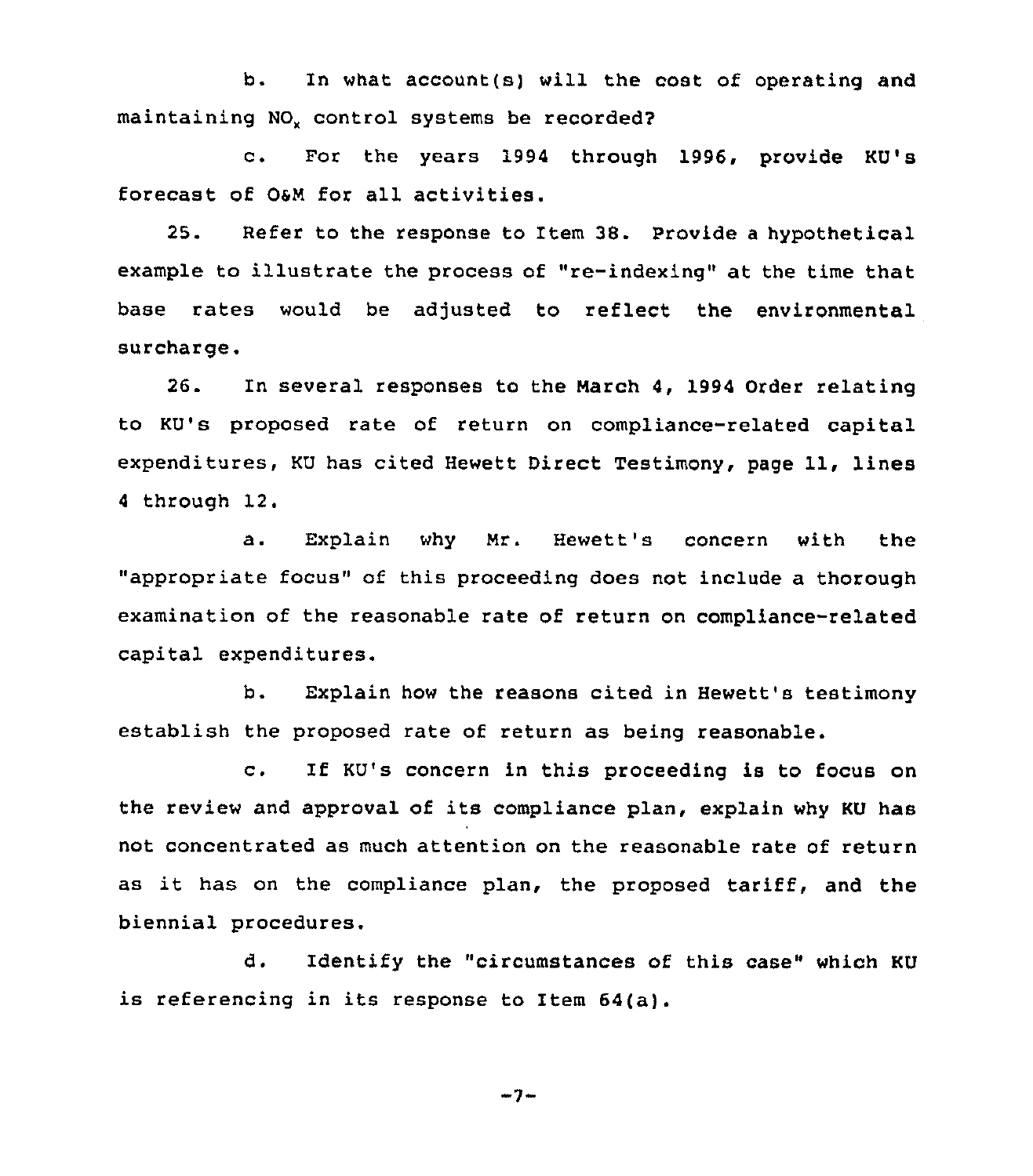e. Provide Nr. Hewett's qualifications and experience to testify on the issue of a reasonable rate of return. Is Nr. Hewett KU's rate of return witness in this proceeding? If not, identify the appropriate witness.

27. In the response to Item 47, KU stated that it believes the overall cost of capital should be used for the rate of return for all projects, rather than a project specific rate of return approach.

a. Explain whether KU believes its proposed rate of return on compliance-related capital expenditures reflects a reasonable overall cost of capital for all KU projects.

b. If KU believes that the overall cost of capital should be used for the rate of return for all compliance-related capital projects, identify the rate of return methodology (i.e. risk premium, discounted cash flow, comparable earnings model) that should be used to establish the reasonable return as required by KRS 278.183(2).

28. In the response to Item 56(c), KU states that it is not essential at this time to develop a specific methodology for the treatment of revenues received from the sale of allowances and byproducts. KU also states that the reluctance of regulatory commissions to act on this issue has created substantial regulatory uncertainty.

a. Given the response to Item 51, KU appears to have made significant progress in defining a methodology for handling these revenues. Explain in detail why it is not essential to

 $-8-$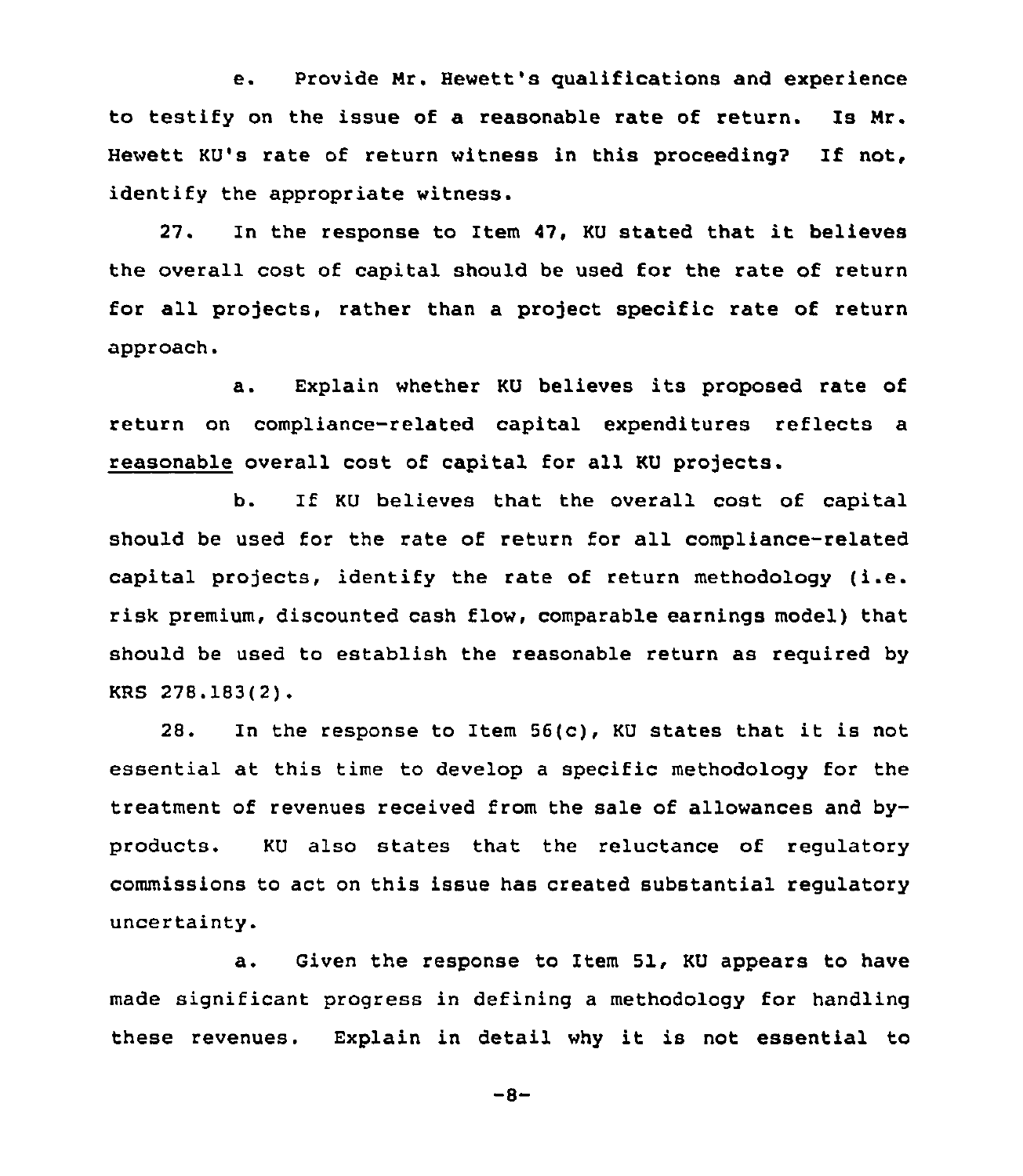define the treatment of revenues received from allowance sales and by-product sales as a part of the surcharge mechanism proposed by KU.

b. Does KU agree that the regulatory uncertainty would be lessened if this issue is addressed in this case?

c. Describe KU's position on the appropriate treatment of any excess allowances which may be determined to exist in the authorized compliance plan.

29. For each project listed on tucas Exhibit 1, provide:

a. The actual date of completion.

b. KU's accounting entries made to record each asset upon completion.

c. KU's accounting entries made to record Construction Work in Progress for each asset not completed.

30. Refer to the response to Item 57(a). The original request did not seek project specific rates of return, but rather the rates of return earned on total jurisdictional rate base and capital for each quarterly financial period subsequent to the booking of the compliance-related assets included in each project. The reference to the 15 projects was to establish the point at which these assets were booked and included in KU's rate base. With this clarification, provide the originally requested rates of return on total jurisdictional rate base and capital. Include all supporting schedules which reflect the underlying assumptions and calculations used to determine jurisdictional rate base, capital, earnings, and rates of return. Start with the first quarterly

 $-9-$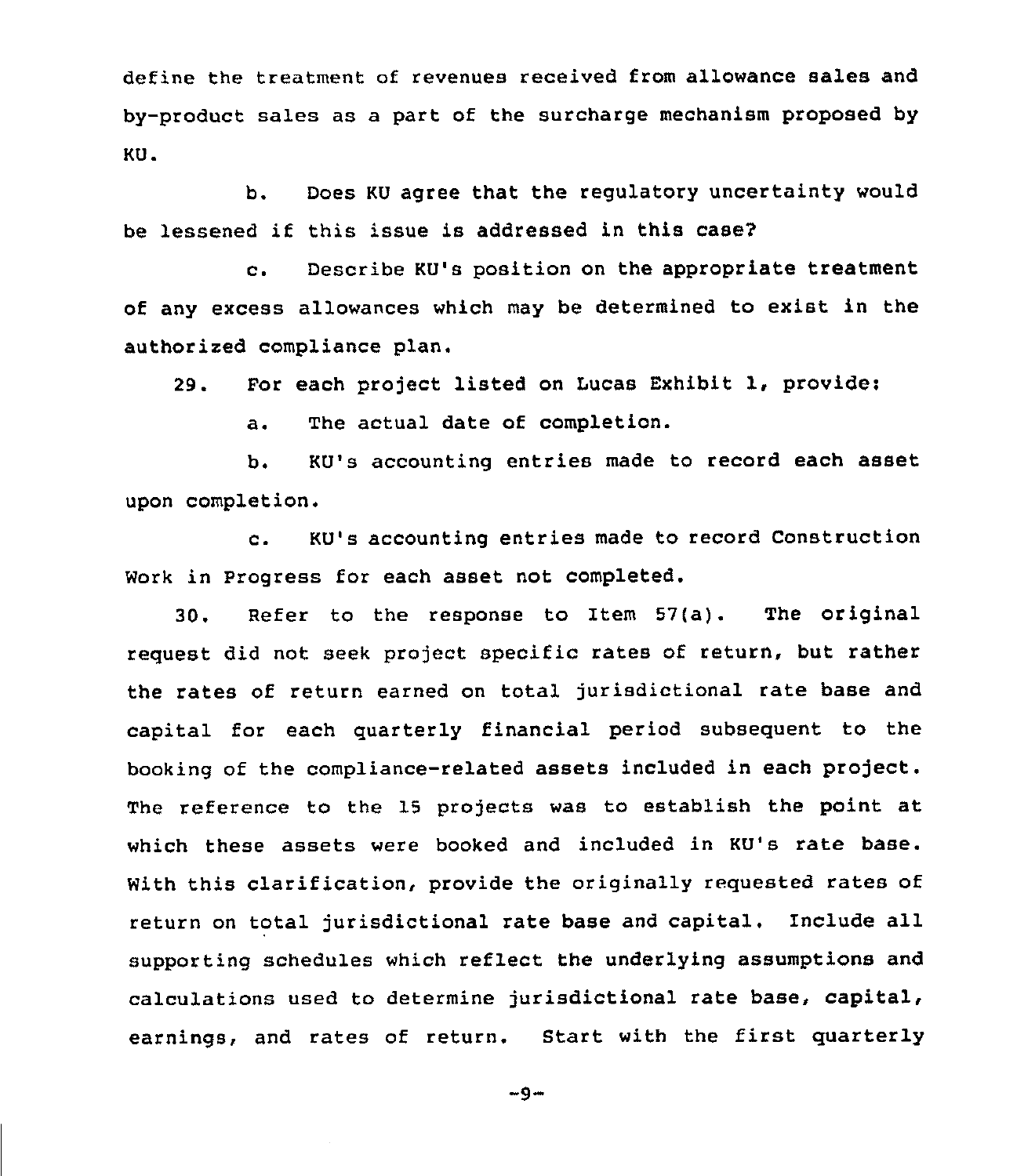financial period after the booking of the assets related to Lucas Exhibit 1, Project No. 10 and continue through the projected 1994 calendar year baseline period proposed by KU in this case.

31. For each quarterly financial period subsequent to the booking of the assets for Project No. 10, Lucas Exhibit 1:

a. Determine the hypothetical rate of return on KU's total jurisdictional rate base and capital exclusive of the compliance-related assets listed on Lucas Exhibit l.

b. Provide an analysis showing what KU's rate of return would have been on total jurisdictional rate base and capital if additional revenues had been collected under the surcharqe methodology proposed in this proceeding.

32. Concerning the response to Item 57(c), explain KU's reasons for seeking the going-forward level of pollution control related capital costs for compliance-related assets booked prior to the effective date of the surcharge statute.

33. Refer to Item 58, "Tax" footnote A. KU has stated that the amount amortizable under Internal Revenue Code ("IRC") Section 169 will be <sup>60</sup> percent of the cost or basis of the facility. However, IRC Section 169 requires only a 20 percent reduction to the amortizable basis of certified pollution control facilities placed in service after 1982 for which a rapid amortization election is made. Explain how KU determined that a 40 percent reduction was necessary. Include any workpapers, calculations, or supporting documentation.

 $-10-$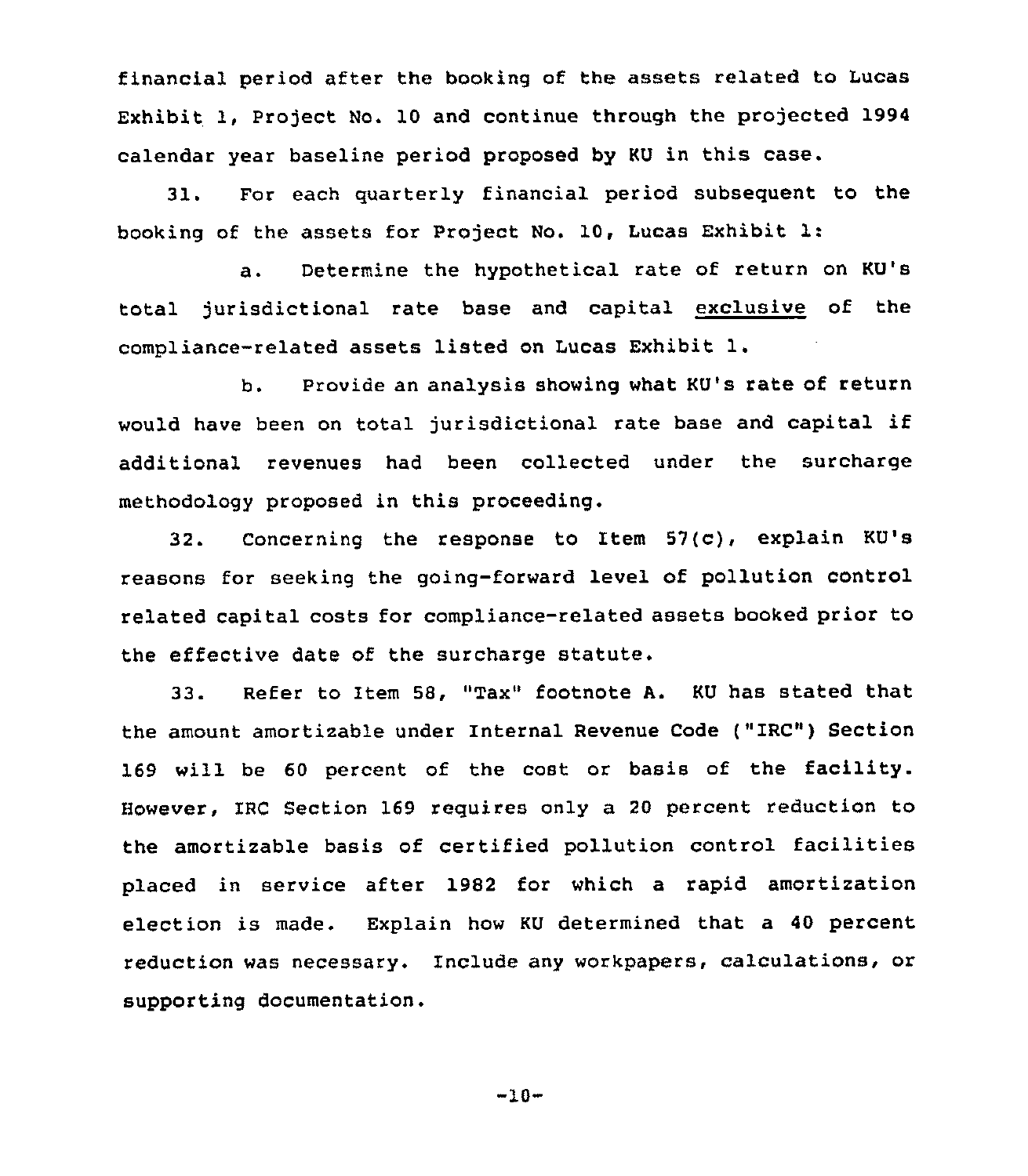34. The response to Item 60 indicates that the pollution control assets were funded by sources of capital other than pollution control bonds.

a. Explain why KU's proposed reasonable rate of return is established as the pollution control bond rate.

b. Explain why it would be appropriate for the Commission to consider the pollution control bond rate as a reasonable overall rate of return in any future proceedings.

35. Concerning the response to Item  $61(b)$ , explain how the annual incremental 0&M expenses of pollution control equipment, which KU proposed to include in the surcharge rate base, constitute "other capital expenditures."

36. Por purposes of establishing a baseline to calculate subsequent increases or decreases in environmental costs, explain why it would not be appropriate to use <sup>a</sup> recent historical period or a forecasted period corresponding to a date immediately prior to the effective date of the surcharge tariff.

37. Explain whether KU believes it is necessary to determine a compliance-related revenue requirement using appropriate ratemaking methodologies in order to establish current and prospective recovery of environmental costs.

38. Concerning insurance costs and property taxes to be recovered in the surcharge:

a. Explain whether KU plans to classify these items as capital costs or expenses. Include the justification for KU's position.

 $-11-$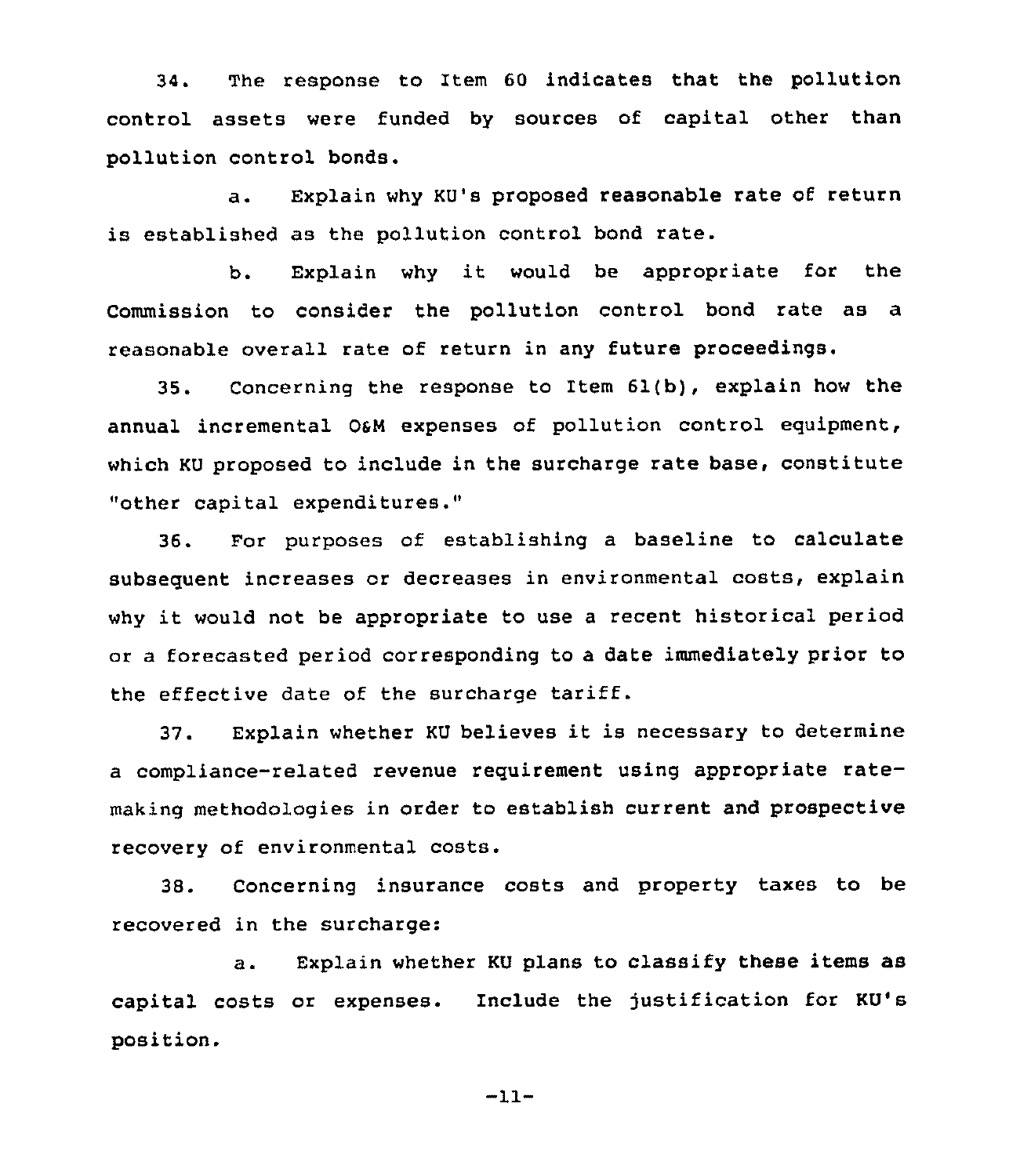b. Explain whether these items will be included in total, or as an increment above or below a set baseline.

39. The response to Item 64{d) does not answer the question of where in KRS 278.183 the use of an "interim" rate of return is authorized. Provide a response to the original request.

40. In the response to Item 67{a), KU states that it believes the use of a 1994 baseline will accurately identify and track for purposes of recovery through the surcharge those O&N expenses associated with the pollution control facilities that are not already included in existing base rates.

a. Based on this statement, is KU contending that the 1994 baseline level of pollution control related OsN expenses are included in its existing base rates2 Explain the response.

b. Based on this statement and the overall rates of return provided in response to item 30, above, explain and support the conclusion KU has apparently reached that its pollution control related OsN expenses are included in its existing base rates, but a reasonable return on the compliance-related capital expenditures is not.

41. KU's proposed environmental surcharge tariff is to become effective on August 1, 1994. If approved by the Commission, after that date KU would begin a cost recovery mechanism that recognizes the going-forward level of return reguired on compliance-related capital assets booked between 1983 and June 1994 and other costs purportedly not included in base rates. However, incremental pollution control related 04N expenses would not be included until

 $-12-$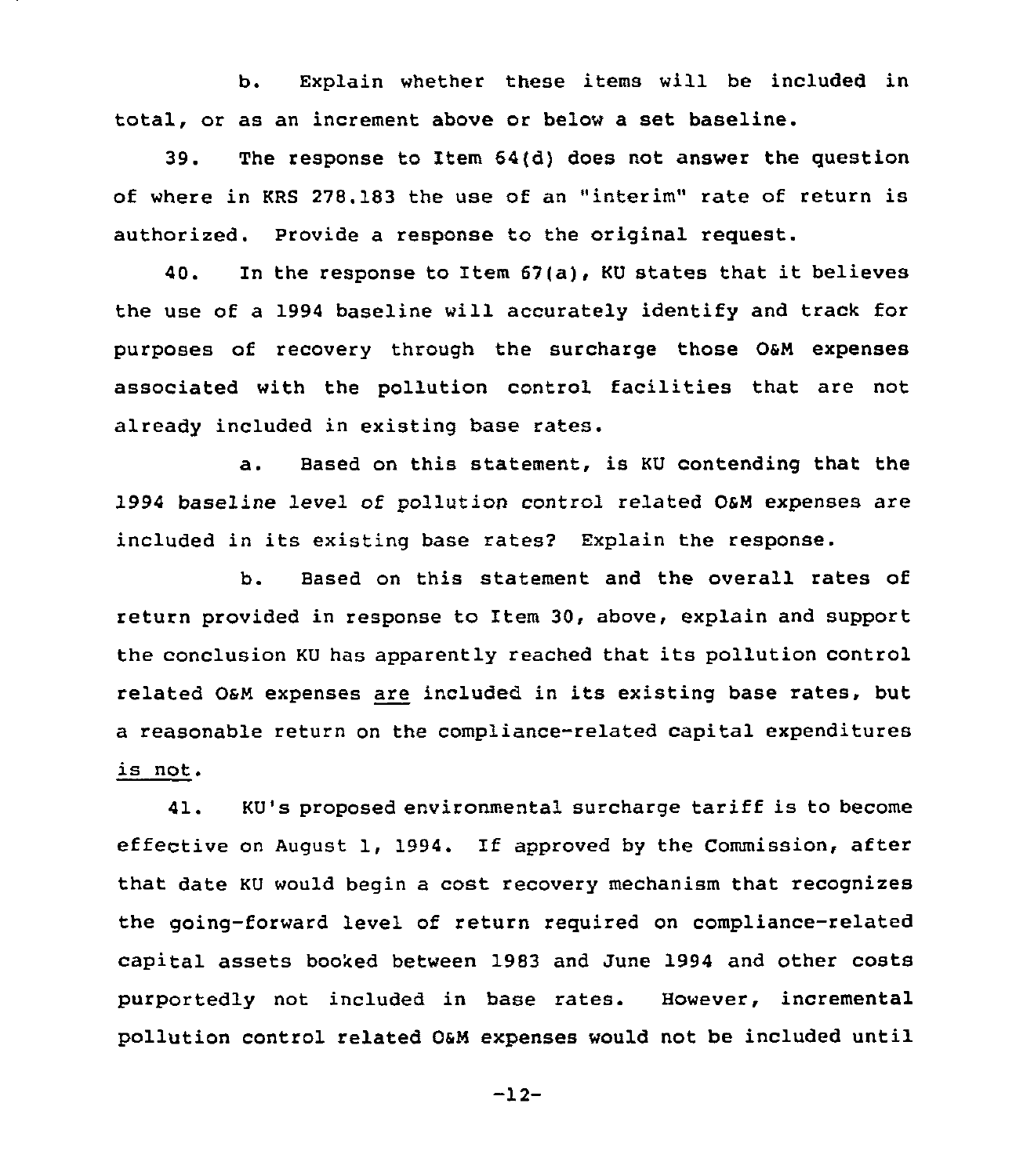after the establishment of the 1994 baseline. Explain why it is reasonable and consistent to collect the return on capital expenditures in August 1994 but not include related O&M expenses until January 1995.

42. The response to Item 72(a) addressed why comparisons with the U. S. Department of Energy {"DOE") coal price forecasts were difficult. However, the reguest also asked how KU's fuel cost forecasts for oil and gas compared to those prepared by DOE. Respond to the original reguest for oil and gas fuel cost forecasts.

43. Provide any conceptual engineering reports that relate to the design of the fly and bottom ash controls listed as Items 7-10 of Lucas Exhibit 1.

44. Explain whether a percentage adjustment to a customer' total bill as proposed by KU is consistent with standard ratemaking principles pertaining to the allocation of costs between individual customer classes.

45. Explain whether a surcharge mechanism that divides the expenses into demand- and energy-related components would be more compatible with standard ratemaking principles pertaining to the allocation of costs between individual customer classes than the mechanism proposed by KU.

46. One of the advantages of a surcharge mechanism that separates demand-related and energy-related costs is that it would facilitate the incorporation of surcharge amounts into base rates at two-year intervals. Does KU agree with this statement2

-13-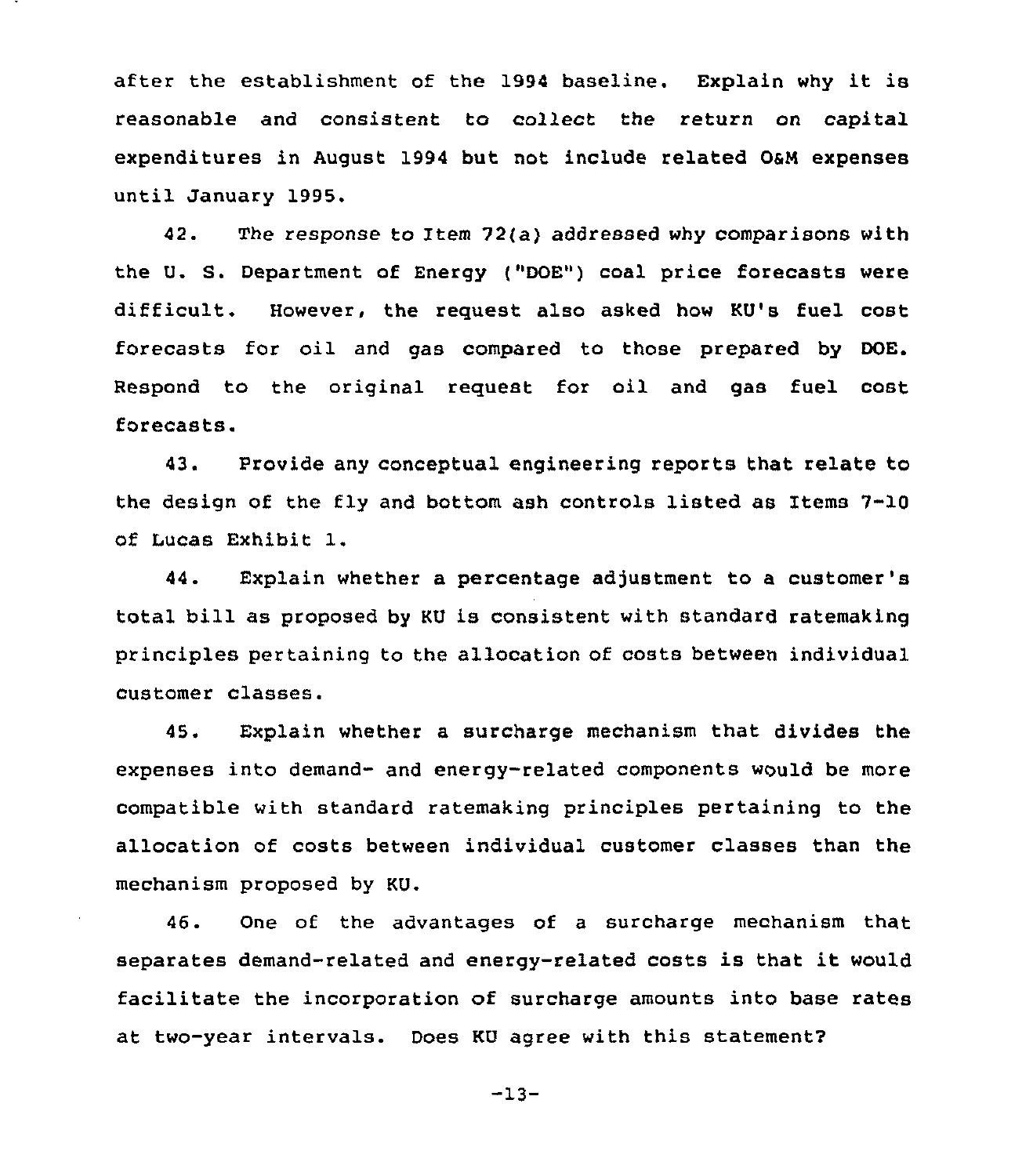47. KU has proposed a procedure similar to the fuel adjustment clause to incorporate the surcharge amounts into base rates at two-year intervals. The surcharge mechanism will be different because both OSW and capital amounts will need to be "rolled-in" to base rates. Given KU's proposed surcharge mechanism, how does KU plan on blending surcharge-related expenses into existing rates in a reasonable and cost-effective manner? How can KU incorporate capital investment amounts into base rates without examining the overall recovery of costs in the base rates prior to the roll-in?

48. With respect to environmentally related Administrative and General ("AsG") costs:

a. Why were environmental compliance-related ASG expenses not included in the surcharge mechanism?

b. Provide an estimate of the dollar value of environmental compliance-related AsG.

c. What process would KU follow to determine these amounts?

49. Two alternatives to flow allowance sales through the surcharge are to: (1) recognize gains or losses on the sale or (2) recognize the allowance revenues. Which of these approaches does KU support2 Explain.

50. KU's testimony suggests that if new rates are approved by the Commission in <sup>a</sup> general rate case, it will utilize the approved rate of return from the rate case in the environmental surcharge. Is this statement true2 Is this KU's intention? Are there any

-14-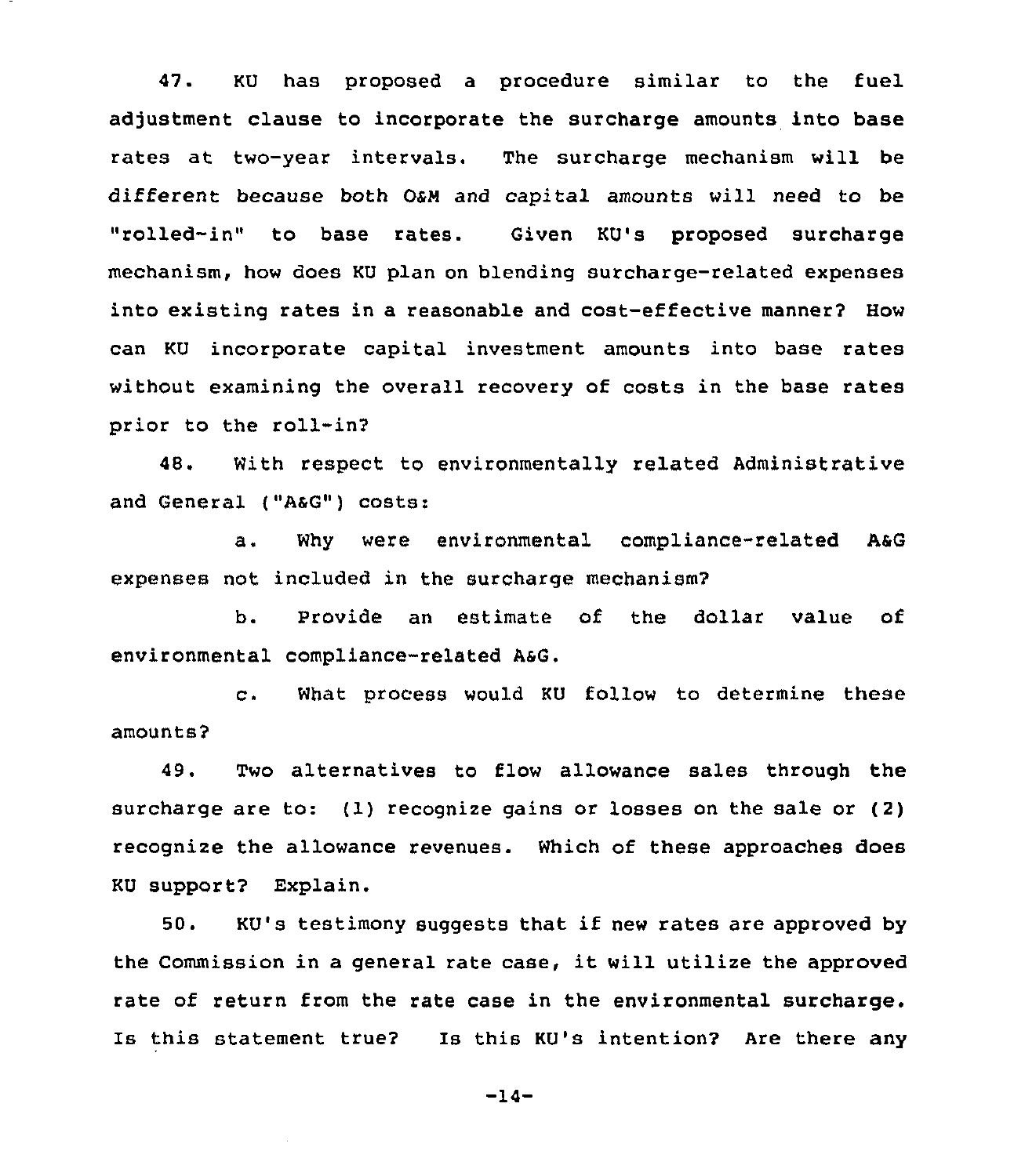circumstances where KU believes it would be appropriate to use some other method of determining the rate of return for the surcharge?

51. KU proposes to recover through Rate Schedule ES the going forward level of capital costs asso iated with pollution control equipment not included in base rates as of the June 30, 1982 test year in Case No. 8624.<sup>2</sup> Provide any authoritative references which support the position that pollution control equipment added to KU's plant in service since its last rate case is not included in base rates.

52. Explain whether the discount rate of 9.73 percent, contained in the Updated Reassessment Report, would constitute a reasonable rate of return for KU under current economic conditions. If not, provide the reasonable rate of return, supported by appropriate analysis, assumptions, and documentation.

53. If the Commission accepts KU's proposed 5.85 percent rate of return for the environmental surcharge, will KU receive a reasonable recovery on its compliance-related costs? Explain.

54. Discuss KU's position on the accounting and rate-making treatment of emission allowance purchases and sales in the context of the environmental surcharge mechanism.

55. Analyze all administrative and general expenses KU believes are associated with compliance-related expenditures.

 $\overline{2}$ Case No. 8624, General Adjustment of Electric Rates of Kentucky Utilities Company.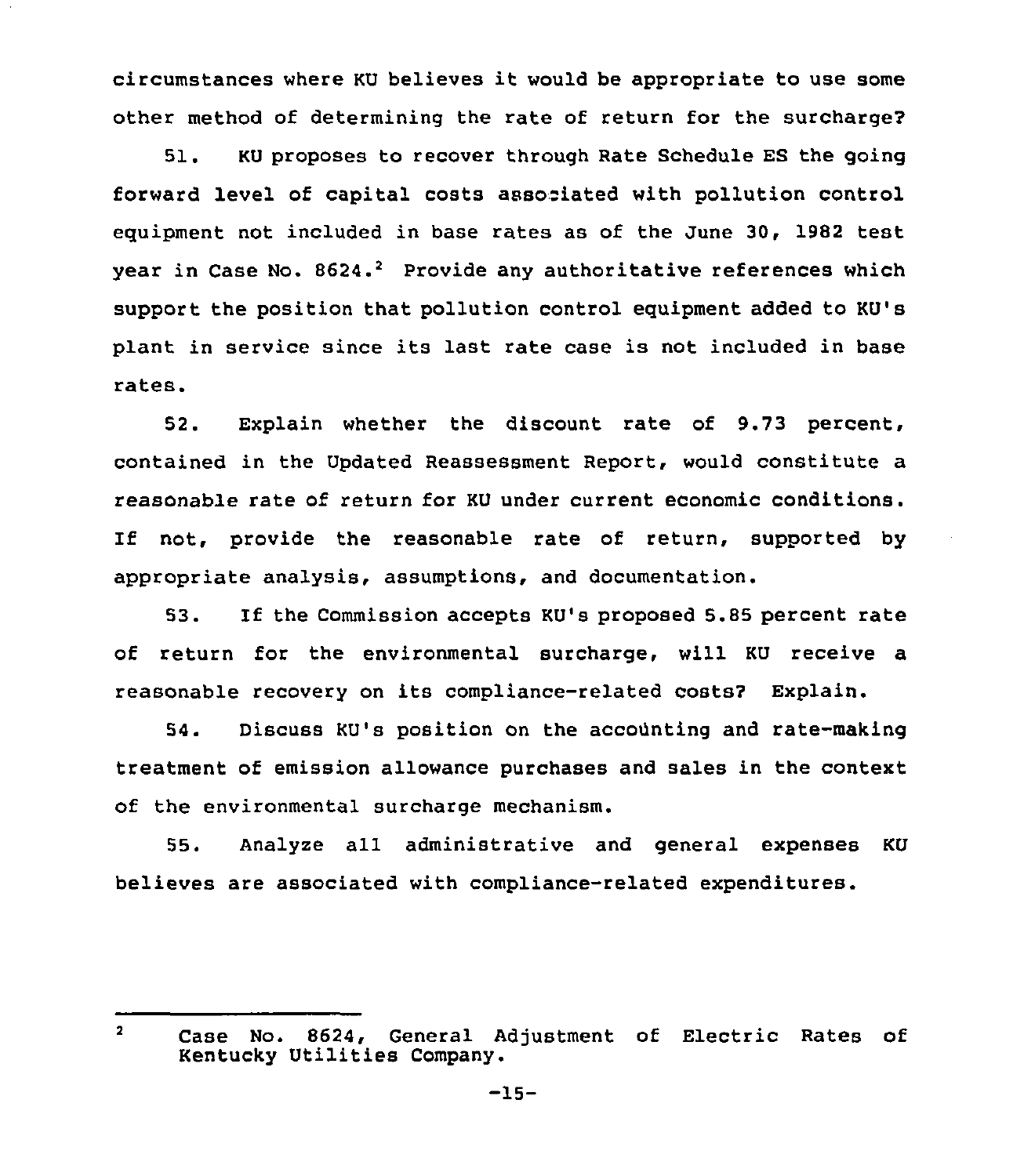56. In Case No. 94-032,<sup>3</sup> Big Rivers Electric Corporation ("Big Rivers") has identified both balance sheet and O&M expense accounts which it believes will contain amounts associated with compliance-related capital expenditures. For each of the accounts listed below, indicate whether KU would record environmental compliance amounts in these accounts and provide the amount of related environmental compliance items actually recorded in the account for calendar year 1993.

> Account No. 154, Materials and Supplies.  $a<sub>1</sub>$

b. Account No. 500, Operation Supervision and Engineering.

c. Account No. 505, Electric Expenses.

Account No. 511, Maintenance of Structures. d.

e. Account No. 513, Maintenance of Electric Plant.

f. Account No. 514, Maintenance of Miscellaneous Steam

Plant.

g. Account No. 555, Purchased Power.

h. Account No. 920, Administrative and General Salaries.

i. Account No. 921, Office Supplies and Expenses.

j. Account No. 923, Outside Services Employed.

k. Account No. 924, Property Insurance.

l. Account No. 925, Injuries and Damages.

 $\mathbf{r}$ Case No. 94-032, Big Rivers Electric Corporation Application for Approval of Contract Amendments with the City of Henderson and City of Henderson, Utility Commission and to Pile Plan for Compliance with Clean Air Act and Environmental Surcharge.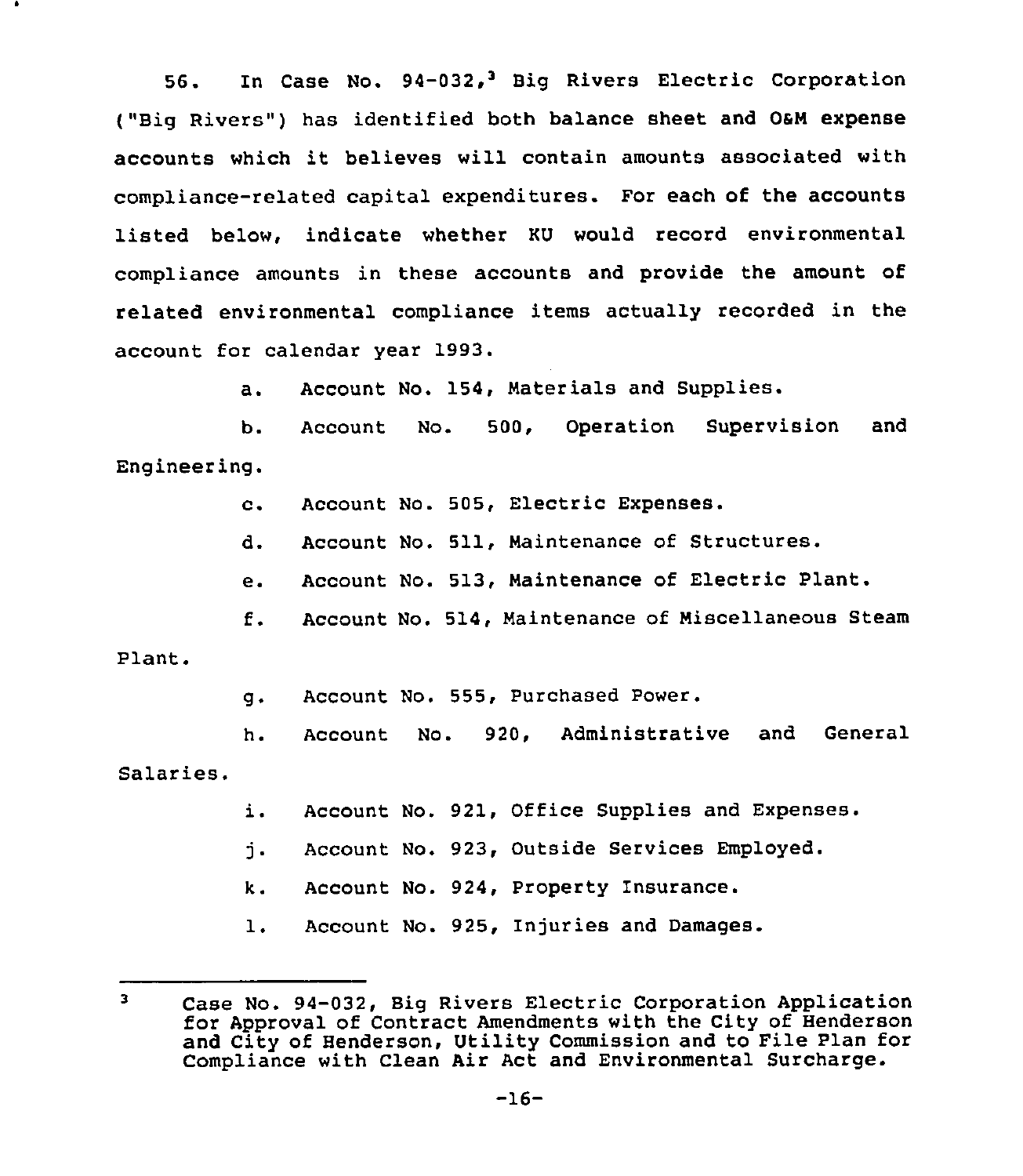m. Account No. 926, Employee Pensions and Benefits.

57. For the accounts listed below, indicate whether KU would experience environmental compliance transactions in these accounts and provide the amount of related environmental compliance items actually recorded in the account for calendar year 1993.

a. Prepayments.

 $\bullet$ 

b. Inventories.

c. Other accounts normally included in utility rate base.

d. Account No. 509, Allowances.

e. Account No. 510, Maintenance Supervision and Engineering.

58. In Case No. 94-032, Big Rivers has proposed to allocate its environmental compliance costs into demand-related and energyrelated components. Provide a cost of service analysis which would allocate KU's environmental costs into demand-related and energyrelated components.

59. Concerning the two year review and roll-in of the environmental surcharge, explain whether KU envisions any problems with the incorporation of the surcharge into existing rates, given that the surcharge contains a return and an expense component.

60. As part of the two year review, the Commission is to incorporate surcharge amounts into the existing base rates to the extent appropriate. In order to provide for <sup>a</sup> surcharge roll-in to the "extent appropriate":

 $-17-$